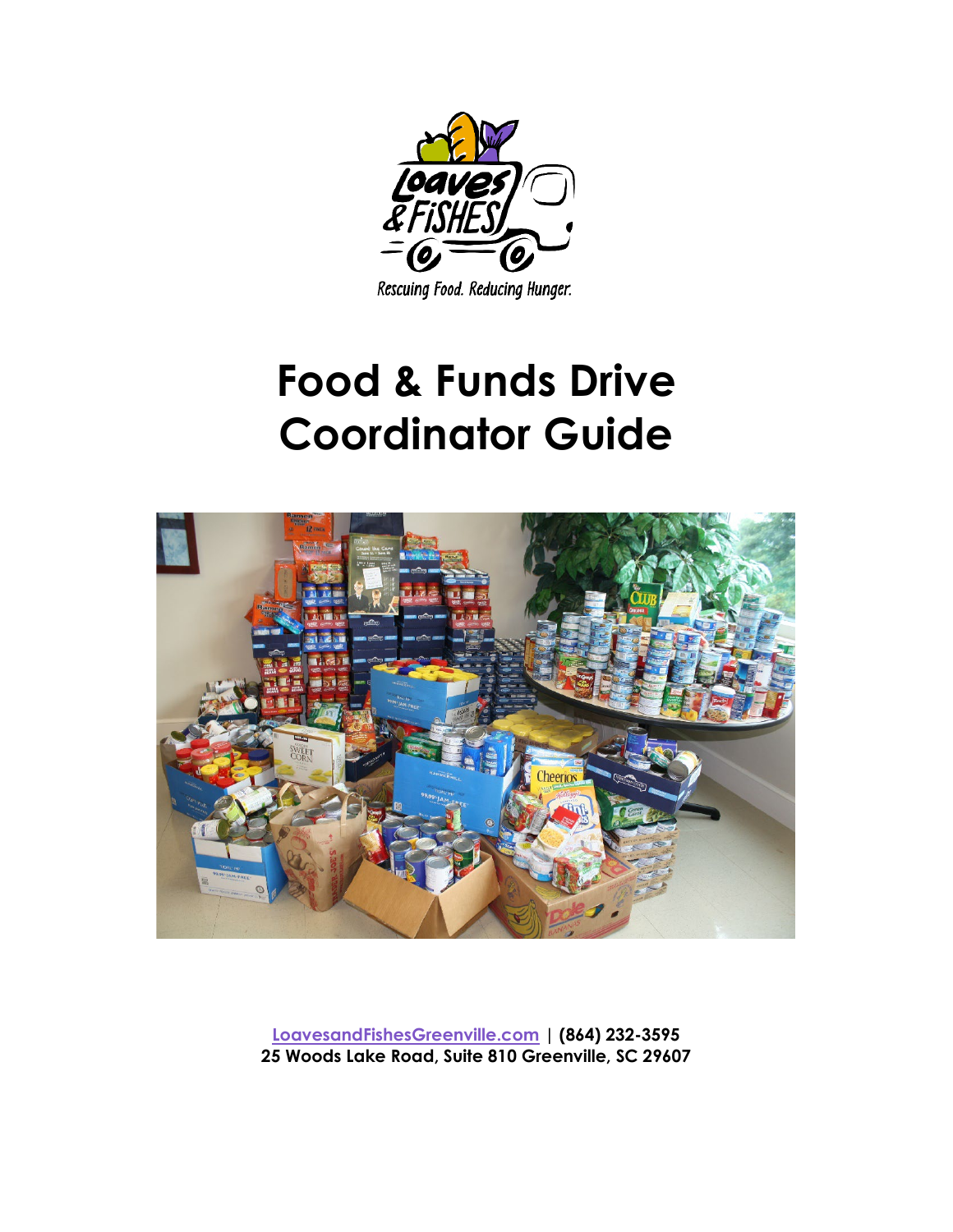### **About Loaves & Fishes:**

Loaves & Fishes is Greenville County's only food rescue organization. We collect donations of non-perishable, shelf-stable and prepared food from grocery stores, restaurants, companies, caterers and wholesalers. Our truck drivers and Rescue Route volunteers then deliver this food to local agencies for distribution to our food-insecure neighbors. We operate with 3 full-time and 1 part-time truck drivers and 4 administrative staff, along with over 300 volunteers. Each year we will deliver **more than 2.4 million pounds** of food to over 107 emergency food providers in our community. This is perfectly good food that would otherwise be wasted and deposited into landfills, leading to harmful effects on the environment.

### *Join us as we tackle food insecurity in Greenville County!*

Many of our neighbors are working low wage jobs and are living paycheck-topaycheck. Significant job losses have hit these workers hard. Additionally, Greenville County has a large population of the "newly poor" – people who have never needed to access the support system to help them survive but because of job losses and cutbacks are now hungry and in need. Virtually every emergency food assistance organization has seen a significant decline in financial support. These agencies are relying more heavily than ever on donated food to help those who come to them for assistance.

#### **The Challenge of Hunger:**

- More than **45,000 people** in Greenville County do not know where one of their meals today will come from.
- Nearly **80,000 people** in Greenville County live more than one mile from a grocery store and do not have a car.
- **More than half of the 75,429 children** attending Greenville County schools are eligible for free or reduced-price lunches.
- Hunger does not only affect the homeless; the majority of people who visit food pantries are single parent families with young children.
- Individuals and families move in and out of hunger as circumstances change.

Eating is a daily essential and is imperative for school readiness, high school graduation and workplace success. To achieve any level of success on an ongoing basis, individuals must have sufficient food to eat daily. When people are properly nourished, they improve in school and at work; food security reduces expenditures for healthcare and assists by allowing people to maintain employment.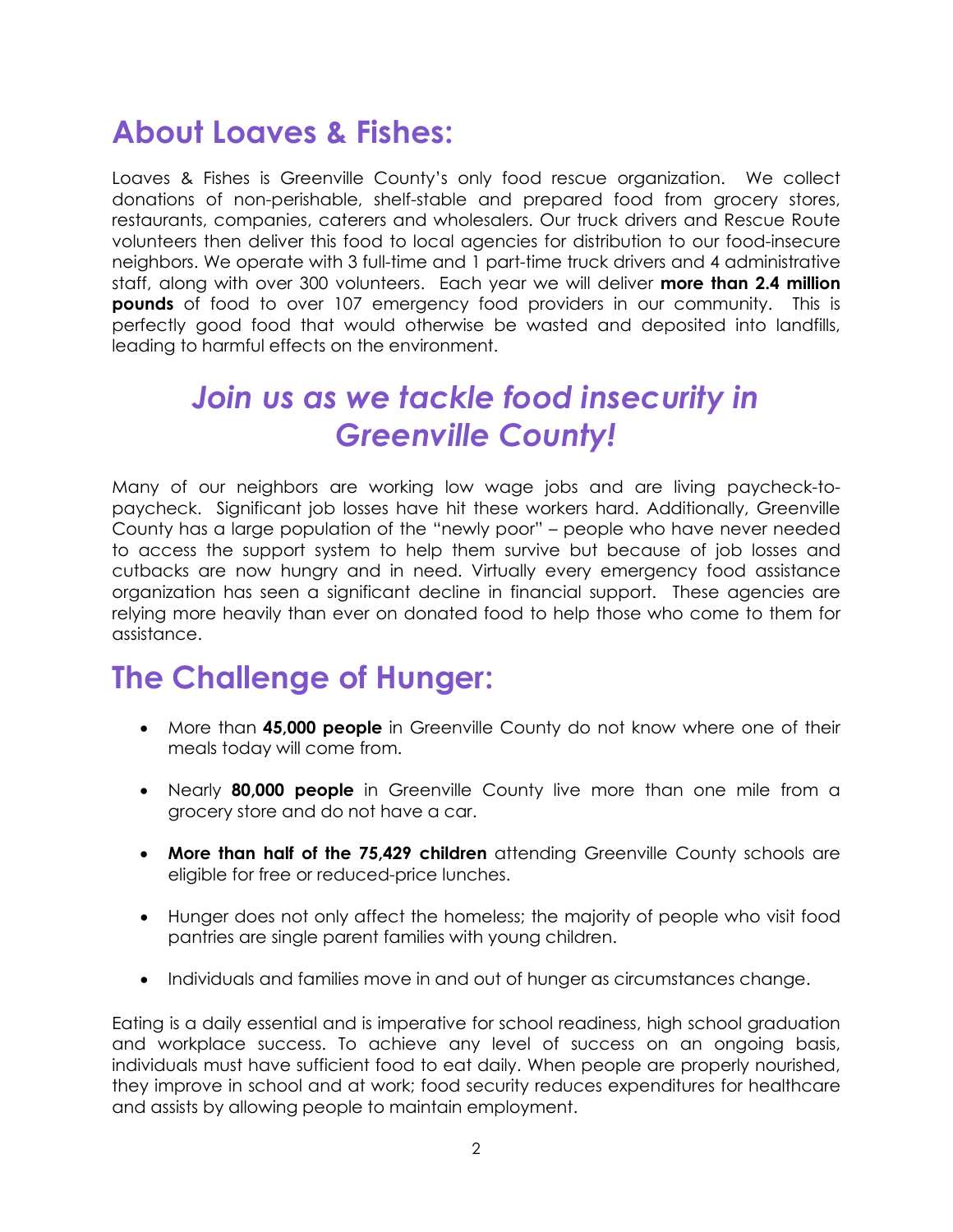# **7 Simple Steps to Start a Food & Funds Drive!**

- 1. **Decide on a timeline and submit the enclosed form via fax or email.** Plan for a time frame that is long enough to give employees plenty of opportunity to participate, but not too long or else they may lose momentum.
- 2. **Establish a reasonable goal.** Set a goal for the number of pounds you'd like to collect based on the number of employees or set a goal for the number of people you'd like to feed. Publish the goal to help motivate employees to meet or exceed it. Consider providing incentives to the department or employee that collects the most food or funds.
- 3. **Establish a theme and incentives for your drive.** Employees are more likely to donate if your drive is fun and engaging. Decide on a theme for the donations, like *Lunch Box, Superbowl of Soup, Protein Power, or Fruit Feast*. You can also incentivize your employees by offering prizes.
- 4. **Decide how you will collect the food and funds.** You can retrieve sturdy boxes from local grocery stores and supermarkets or use ream paper boxes from printing companies. Smaller, more manageable boxes are preferred. You may also consider conducting a collection box decorating contest, building a food sculpture in a high traffic area or making a protein wall. Get creative! Remember to collect funds too – checks, cash or online or by setting up a special donation page on our website.
- 5. **Get management involved and develop a committee to help.** Request a company match in which any funds donated by employees will be matched by the employer. Ask management to send the enclosed letter to vendors and customers to solicit their help. Consider asking the public to drop off canned goods at your office.
- 6. **Organize a Hunger Challenge Kickoff.** Loaves & Fishes would be happy to conduct a brief kickoff rally for employees to educate them about the need for food donations and answer any questions they may have.
- 7. **Ask and promote!** Send email reminders and use paycheck stuffers to promote and remind employees. Use your website and social media platforms to publicize your goal, send updates and ask for support. Find the attached Customer Request Letter templates to engage your customers, clients and supporters!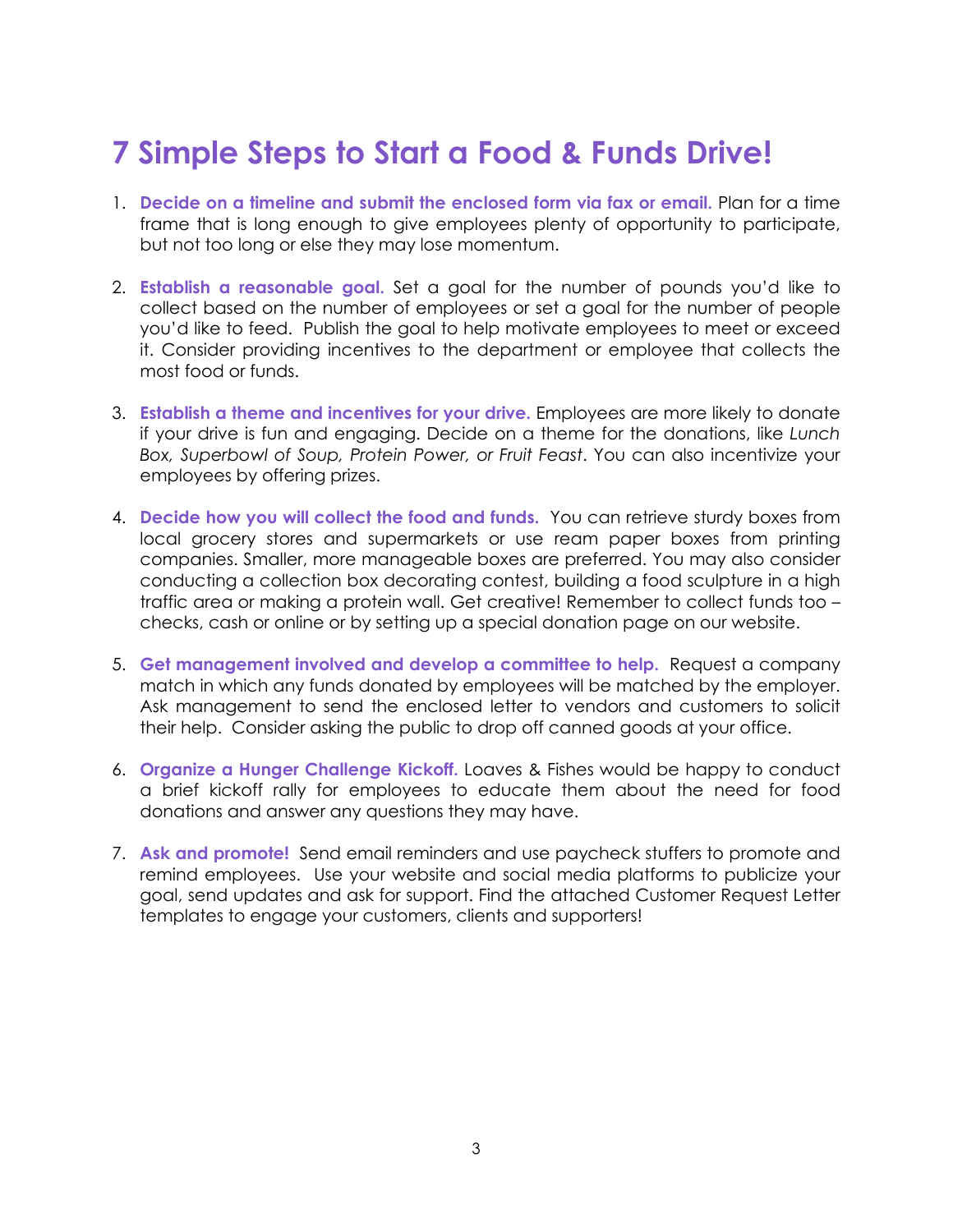

### **Most Needed Foods:**

- Canned meats and proteins
- Peanut butter and other nut butters
- Staples like flour, sugar, coffee, and vegetable oil
- Canned or dried beans and peas
- Pasta, rice, cereal, grits, and oatmeal
- Dry, powdered, canned or other shelf-stable milk
- Any healthy, low-fat, and low-sugar products
- Microwavable and ready-to-eat meals
- Cans with a pop-top
- Meals that do not require a full kitchen to prepare

## **To ensure safety, we do NOT accept:**

- Rusty or unlabeled cans
- Homemade items
- Noncommercial canned or packaged items
- Alcoholic beverages/ mixes or soda
- Open or partially used items

If you donate glass or bagged items, please clearly label and place in a separate area to avoid spillage.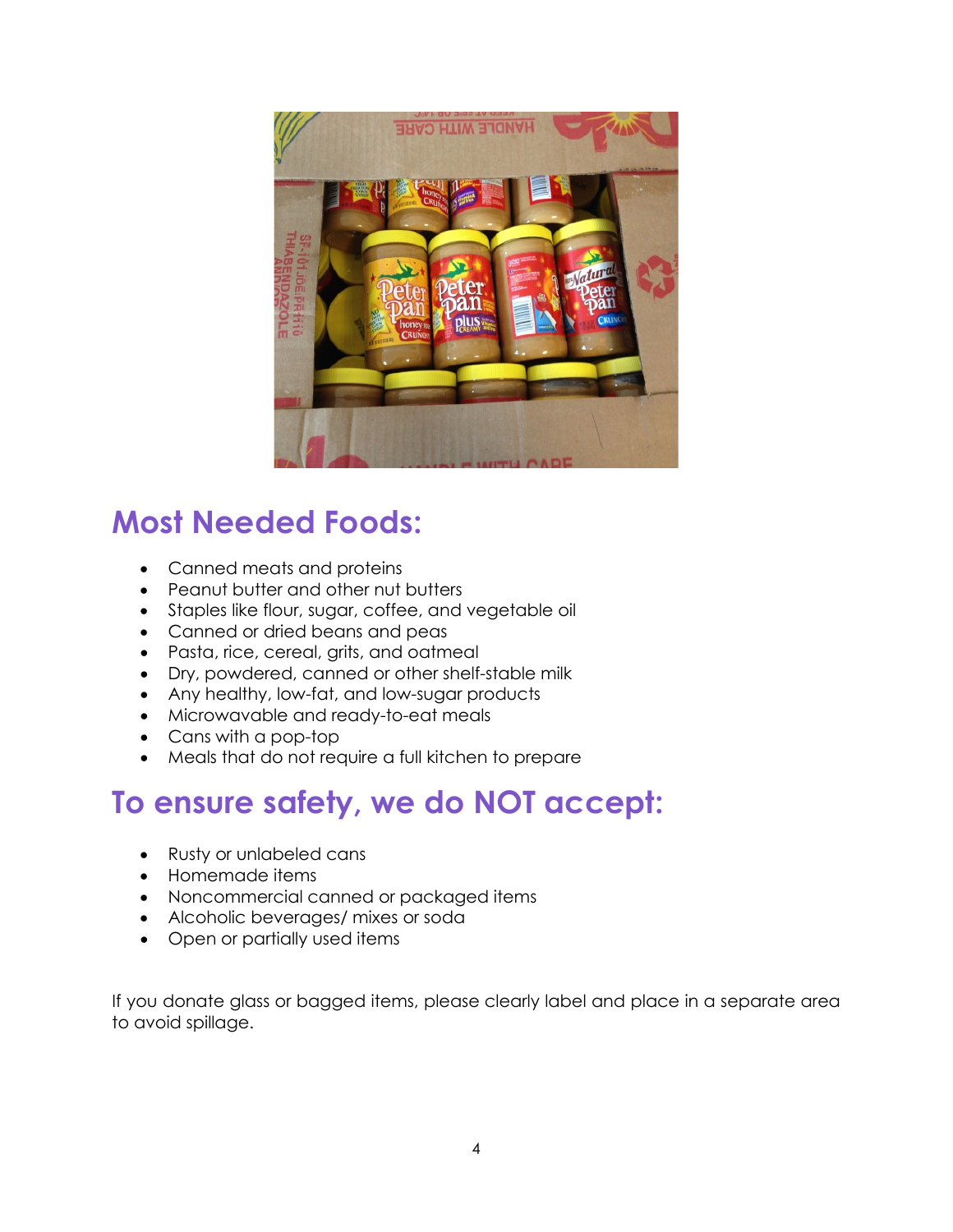

### **Theme Suggestions:**

#### **Lunch Box — Collect items for school children**

Peanut butter · granola bars · juice boxes · raisins · individual boxed meals

#### **Warm It Up — Collect items with winter theme**

Dry and canned soups · oatmeal · crackers · canned pumpkin · canned meat · canned stews · canned potatoes

#### **Protein Power — Collect items high in protein**

Peanut butter · canned salmon · canned tuna · dried beans · assorted nuts

#### **Fruit Feast — Collect canned fruits and fruit juices**

#### **Oodles of Noodles — Collect pasta and sauces**

Macaroni and cheese · boxed pasta meals · canned spaghetti · egg noodles · spaghetti sauces · cheese sauces

#### **Superbowl of Soup — Collect canned soups and ingredients for soups**

#### **Rise 'n Shine — Collect breakfast foods**

Oatmeal · cereal and granola · pancake/waffle mix · jams and jellies · honey · granola bars · nuts · raisins and dried fruits · coffee and tea · powdered milk

#### **Encourage participation by getting creative with your theme!**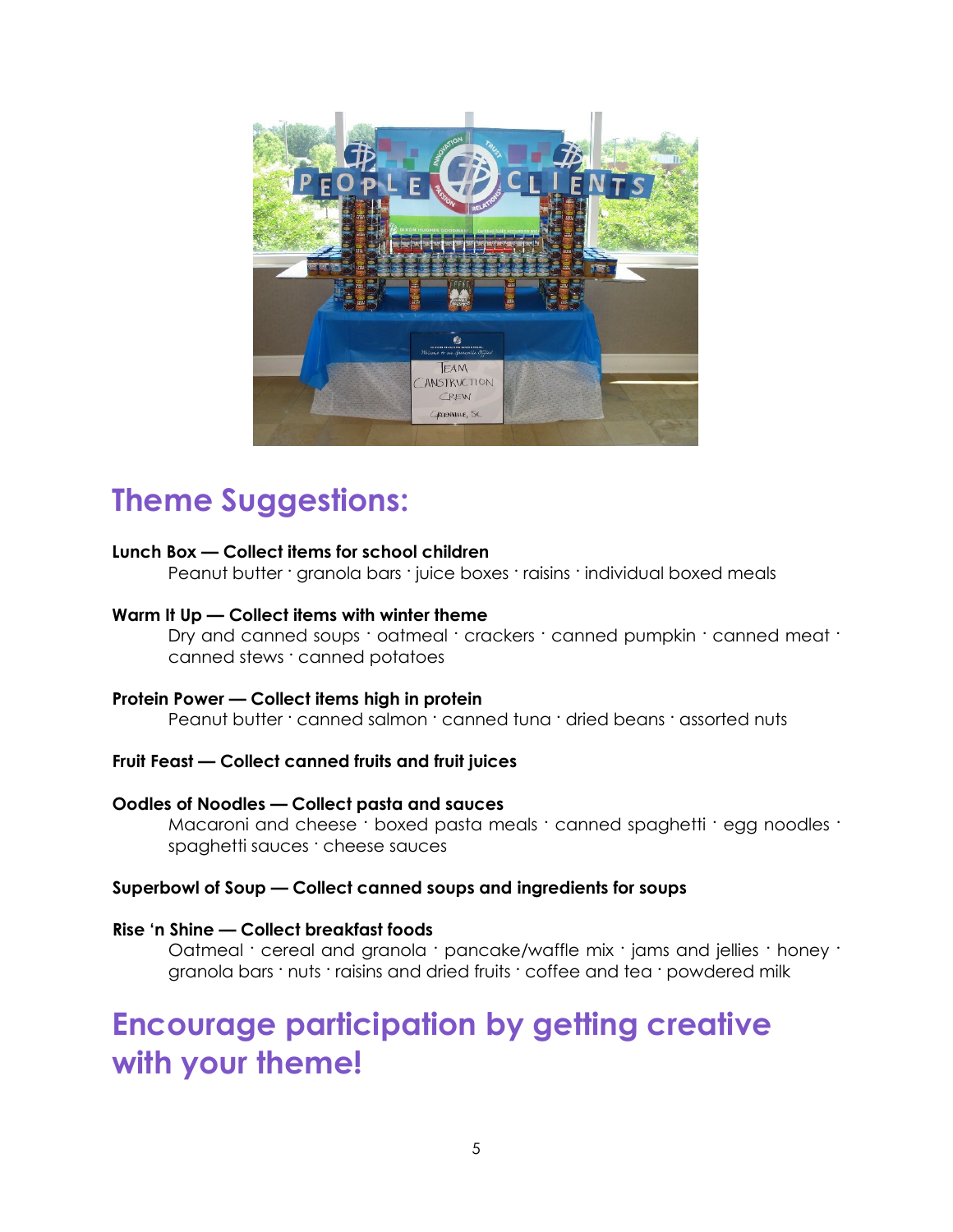# **Make it FUN!**

- Create a departmental contest with prizes for the most cans or cash collected
- Hold a contest with your competitor
- Suggest employees Skip Lunch/Coffee and donate that amount to the drive
- Create an employee incentive with a casual day if they donate 10 or more cans
- Build a can structure in the shape of the food pyramid or workplace mascot
- If you exceed your goal, ask management to wear a costume for a day
- Reserve a special parking spot for the employee who donates the most
- Make each department responsible for a food group or theme
- Search coupon sites like couponbug.com for thrifty shopping
- Initiate a contest for the best decorated collection container/space
- Create a point system based on the food pyramid (1 point for veggies, 2 points for proteins, etc.)

**TAKE PICTURES OF YOUR PROGRESS** and share with Loaves & Fishes! Post photos on your website and social media pages. Be sure to tag Loaves & Fishes!

# **Incentivize employees! Offer prizes like:**

- Breakfast or lunch with a manager for the highest-collecting individual
- Breakfast or lunch for the highest-collecting department
- Additional entries into a raffle for every pound of food donated
- Time off with pay
- Extra break or long lunch hour
- Parking pass or special parking spot
- Casual dress day at work

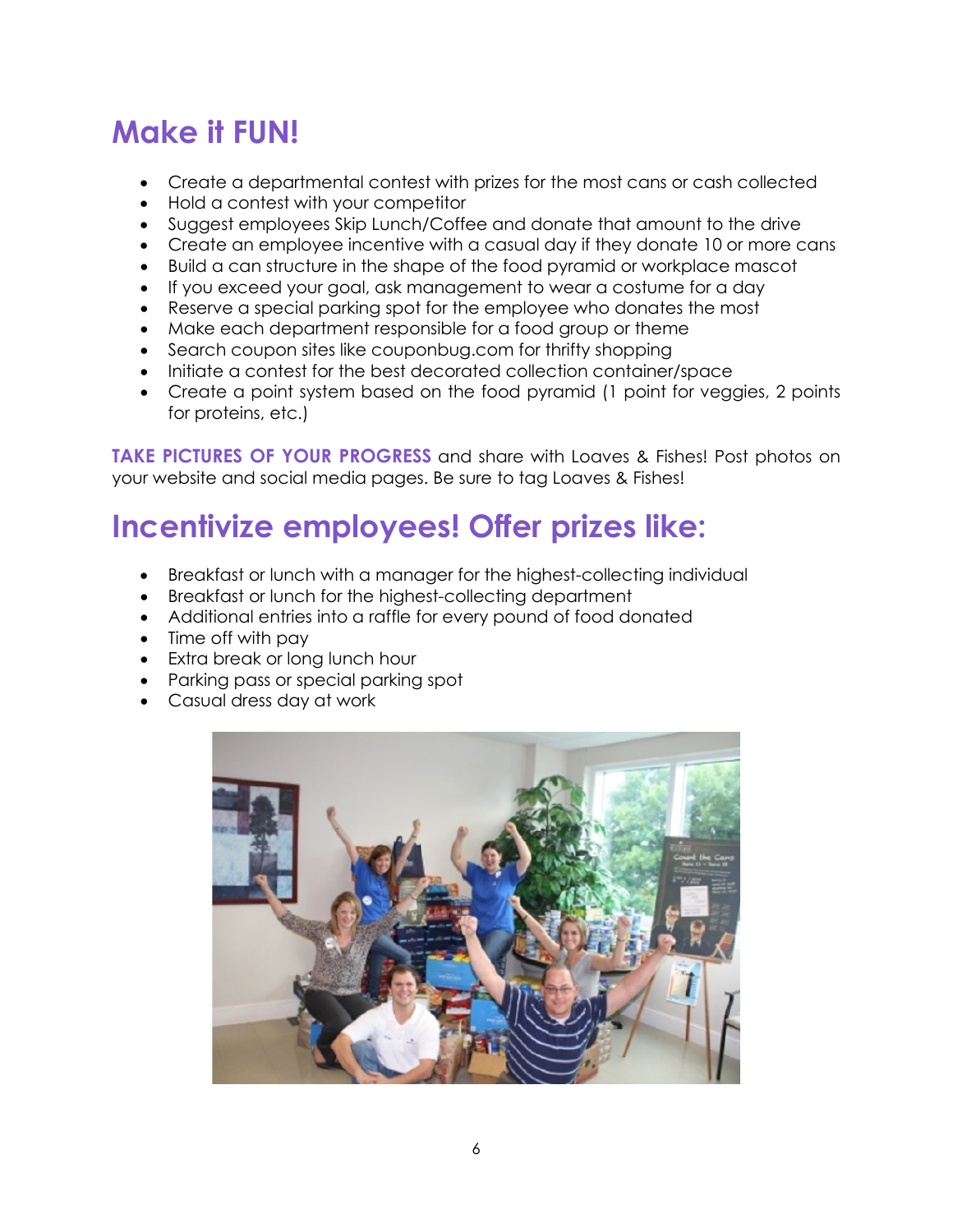# **Email & Social Media Samples**

Feel free to copy and paste these samples into your emails and favorite social media outlets or create your own! Be sure to send out emails and social posts regularly.

#### *A. Subject line:* **What's for lunch?**

Did you know that almost half of Greenville County students are eligible for the free or reduced lunch program? When summer comes and school is out, many children and their families aren't sure where they will get their next meal.

Can you help me and my company feed them? We are participating in a Food & Funds Drive to benefit Loaves & Fishes, a local food rescue non-profit that delivers fresh, shelf-stable, and prepared food to more than 107 agencies for distribution to our neighbors in need. Last year, Loaves & Fishes rescued more than 2.4 million pounds of food that otherwise would have ended up in the landfill. They delivered this food to their agencies across Greenville County and helped to feed at least 250,000 foodinsecure individuals. Our goal is to raise *[X].*

Drop off shelf-stable goods at our office or make an online donation at **loavesandfishesgreenville.com/donate-funds** to stop the hunger pangs in a child! Thanks for your consideration.

#### *B. Subject line:* **School's out!**

But hunger isn't. For many of the 35,000+ children in Greenville County Schools eligible for free or reduced-price lunch, when school ends for the summer, so do breakfast and lunch.

Hunger is a challenge for 45,000 people in our community every day, many of whom are kids. Loaves & Fishes works every day to pick up and deliver fresh, shelf-stable, and prepared food donations to agencies that feed our food-insecure neighbors. Our goal is to raise *[X]* to support Loaves & Fishes' food rescue and hunger reduction efforts.

Drop off shelf-stable goods at our office or make an online donation at **loavesandfishesgreenville.com/donate-funds** to fight food insecurity in children and their families. Thanks for your consideration.

#### *C. Subject line:* **Rescue food and reduce hunger**

Did you know that if only 5% of discarded food nationwide could be recovered, it would feed 4 million people a day? Last year, Loaves & Fishes rescued more than 2.4 million pounds of food that otherwise would have ended up in the landfill. This is enough to feed over 250,000 food-insecure individuals! Every day, this local food rescue nonprofit picks up fresh, shelf-stable, and prepared food and delivers it to more than 107 agencies for distribution to our neighbors in need.

At *[X]*, we are participating in a Food & Funds Drive to benefit Loaves & Fishes. Join us by donating canned and shelf-stable goods or by making an online donation at **loavesandfishesgreenville.com/donate-funds**. Thank you for your support of this cause!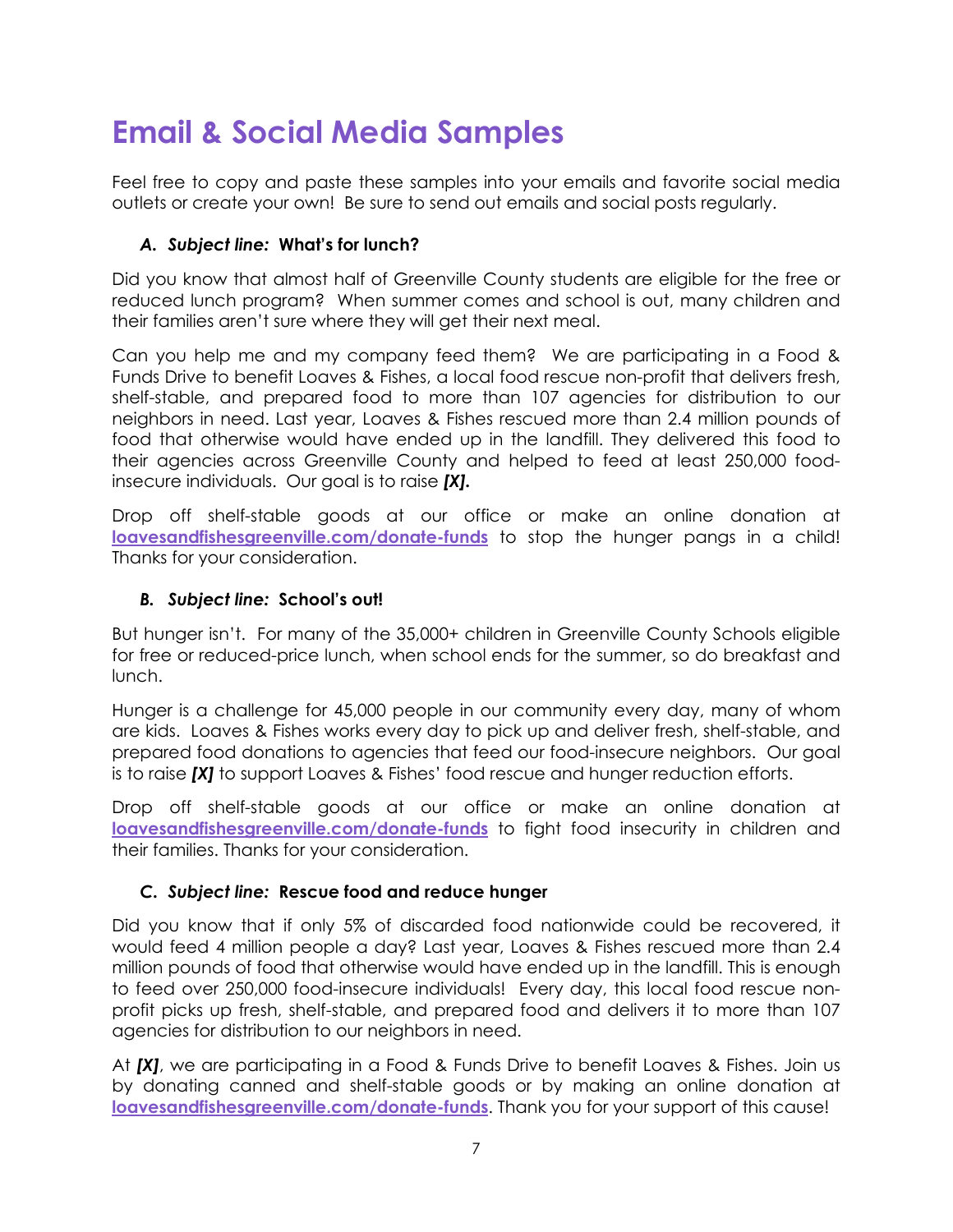# **Tips for Success**

- Start collecting boxes now. The best boxes for collections are bankers' boxes and copy paper boxes. **Smaller boxes** assist Loaves & Fishes with transporting the donations. You can also retrieve boxes from grocery stores and wholesale retailers like Costco or Aldi.
- Box like-items together. This helps to avoid spillage and crushing.
- If you purchase bulk items, keep the boxes intact. The boxes are easier to handle if they remain fully boxed as they come from the store.
- Please call us ahead of time to set up a delivery or pick-up time for your donations.
- Use Loaves & Fishes' website and social media platforms to retrieve hunger facts and information about our operations. Find us on Facebook and Instagram and at **loavesandfishesgreenville.com**.
- Get local media involved! Send a press release or set up a photoshoot to promote your drive and gain publicity for both your organization and L&F.
- Send out more than one request or reminder. People are more likely to give after the second or third request!

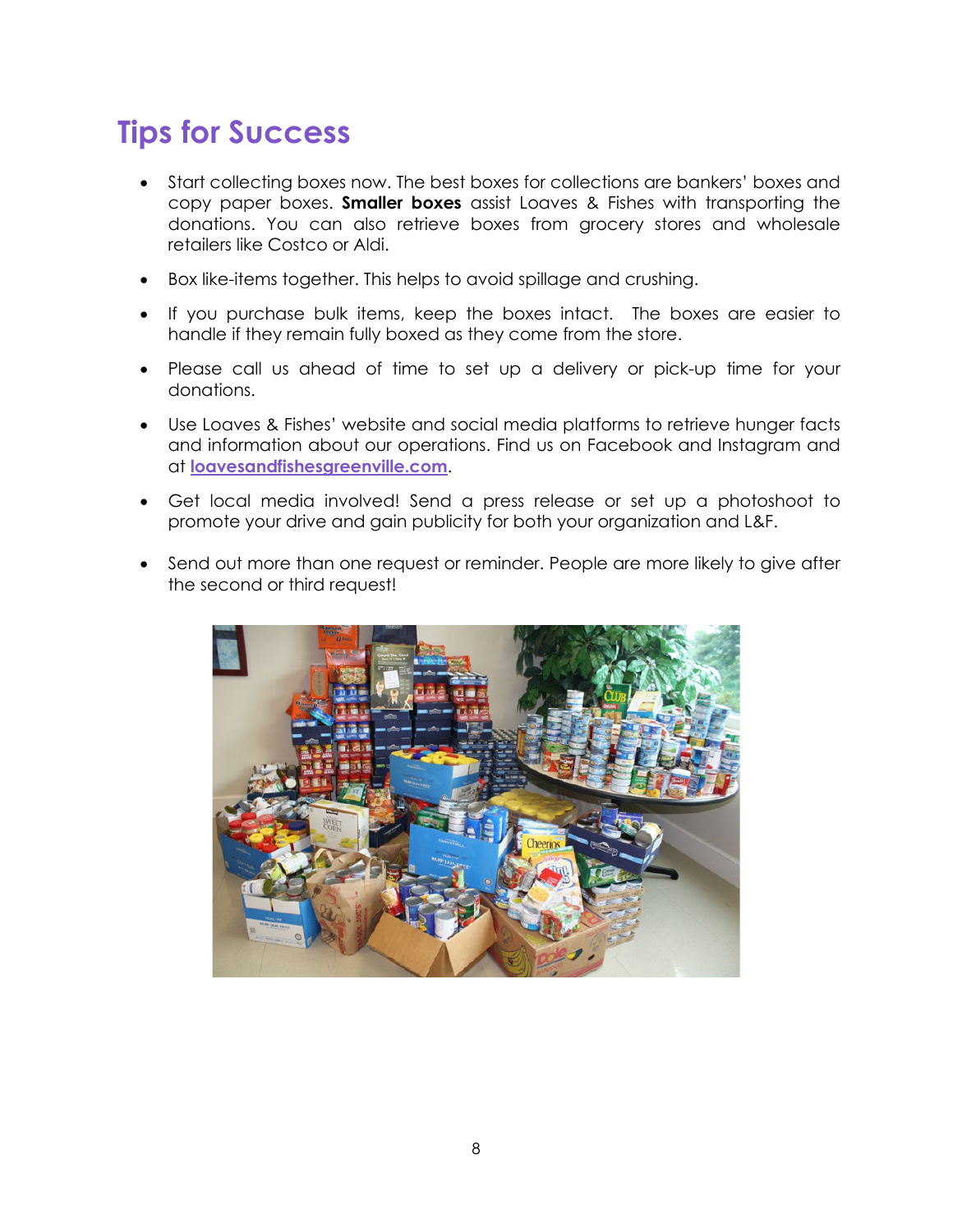# **Thank You!**

By contributing to Loaves & Fishes through a Food & Funds Drive, you are helping to provide high quality, nutritious food to thousands of Greenville County residents who rely on emergency food assistance each year. Thank you for supporting our foodinsecure neighbors!

Please contact Nathaniel McCrary if you have any questions or concerns about your Food & Funds Drive: P: (864) 232-3595 | F: (864) 235-7722 E: **[nathaniel@loavesandfishesgreenville.org](mailto:nathaniel@loavesandfishesgreenville.org)**

### **Other ways to help:**

Below are various options for support in lieu of hosting a traditional Food & Funds Drive. We are also open to suggestions if there is an additional way you would like to support Loaves & Fishes' food rescue and food delivery efforts!

- 1. **Shop online.** Amazon shoppers can support L&F in two ways: by shopping on Amazon Smile and by ordering foods and shipping them directly to our office. A percentage of proceeds from eligible **[Amazon Smile](https://smile.amazon.com/)** purchases can benefit Loaves & Fishes for customers who select us as their charity, and/or shoppers can purchase non-perishable food from our **[Amazon Wishlist](https://www.amazon.com/hz/wishlist/ls/1FCHJOPQBNO1Q/ref=nav_wishlist_lists_1?_encoding=UTF8&type=wishlist)** and have them shipped directly to the L&F office – 25 Woods Lake, Suite 810, Greenville, SC 29607. The link to our wishlist can be found on the "Donate Food" page of our website.
- 2. Not an Amazon user? Feel free to shop online with your favorite online grocery or bulk stores and have your donation delivered to our office.
- 3. **Host a funds drive.** Every dollar donated can provide four cans of food. Financial donations are imperative in keeping our trucks on the road 7 days a week, 364 days a year, rescuing and reducing hunger. You can donate online by visiting **loavesandfishesgreenville.com/donate-funds** or mail your donation to **25 Woods Lake Rd, Suite 810, Greenville, SC 29607**. Feel free to come by the office to hand-deliver your check.

*Thank you for your support of Loaves & Fishes. We could not do this important work without you!*

> **LoavesandFishesGreenville.com | (864) 232-3595 25 Woods Lake Road, Suite 810 Greenville, SC 29607**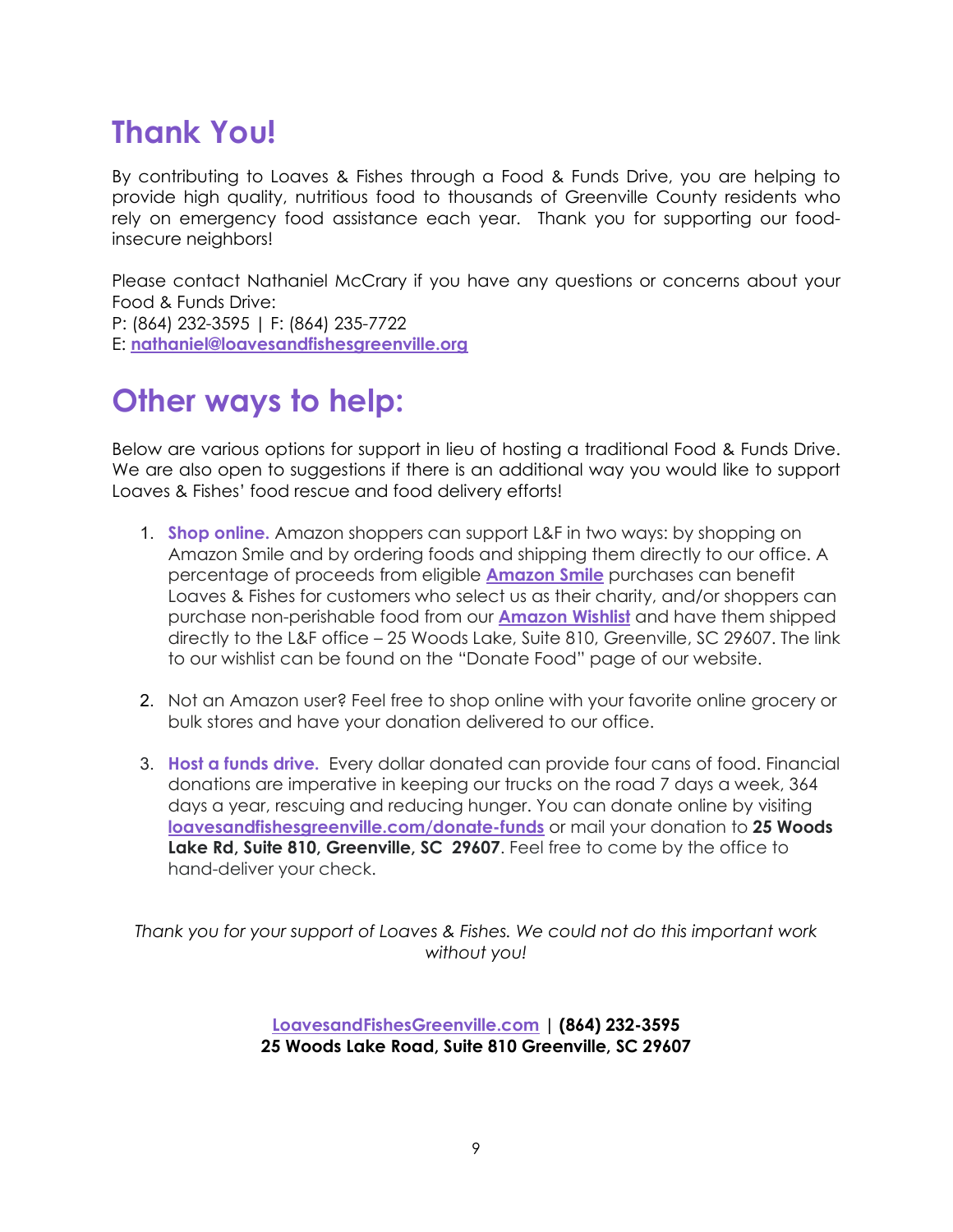

Rescuing Food. Reducing Hunger.

## **Food & Funds Drive Registration**

Thank you for your interest in coordinating a Food & Funds Drive. **Please complete this form and fax to Nathaniel McCrary at (864) 235-7722 or email to [nathaniel@loavesandfishesgreenville.org.](mailto:nathaniel@loavesandfishesgreenville.org)** We will contact you to discuss details and confirm the pick-up schedule.

| Fishes office (i.e. more than a car's load)? ___________________________________ | Do you anticipate collecting more items than you are able to deliver to the Loaves & |
|----------------------------------------------------------------------------------|--------------------------------------------------------------------------------------|
| Special instructions for drive or for pick-up: _________________________________ |                                                                                      |
|                                                                                  |                                                                                      |
| ,我们也不能在这里的时候,我们也不能在这里的时候,我们也不能会在这里,我们也不能会不能会不能会不能会不能会不能会不能会。""我们的是我们的,我们也不能会不能会不 |                                                                                      |
|                                                                                  |                                                                                      |

We hope you have a great time conducting your drive!

Thank you for helping Loaves & Fishes meet our mission of *rescuing food, reducing hunger, and bringing our neighbors fresh food daily.*